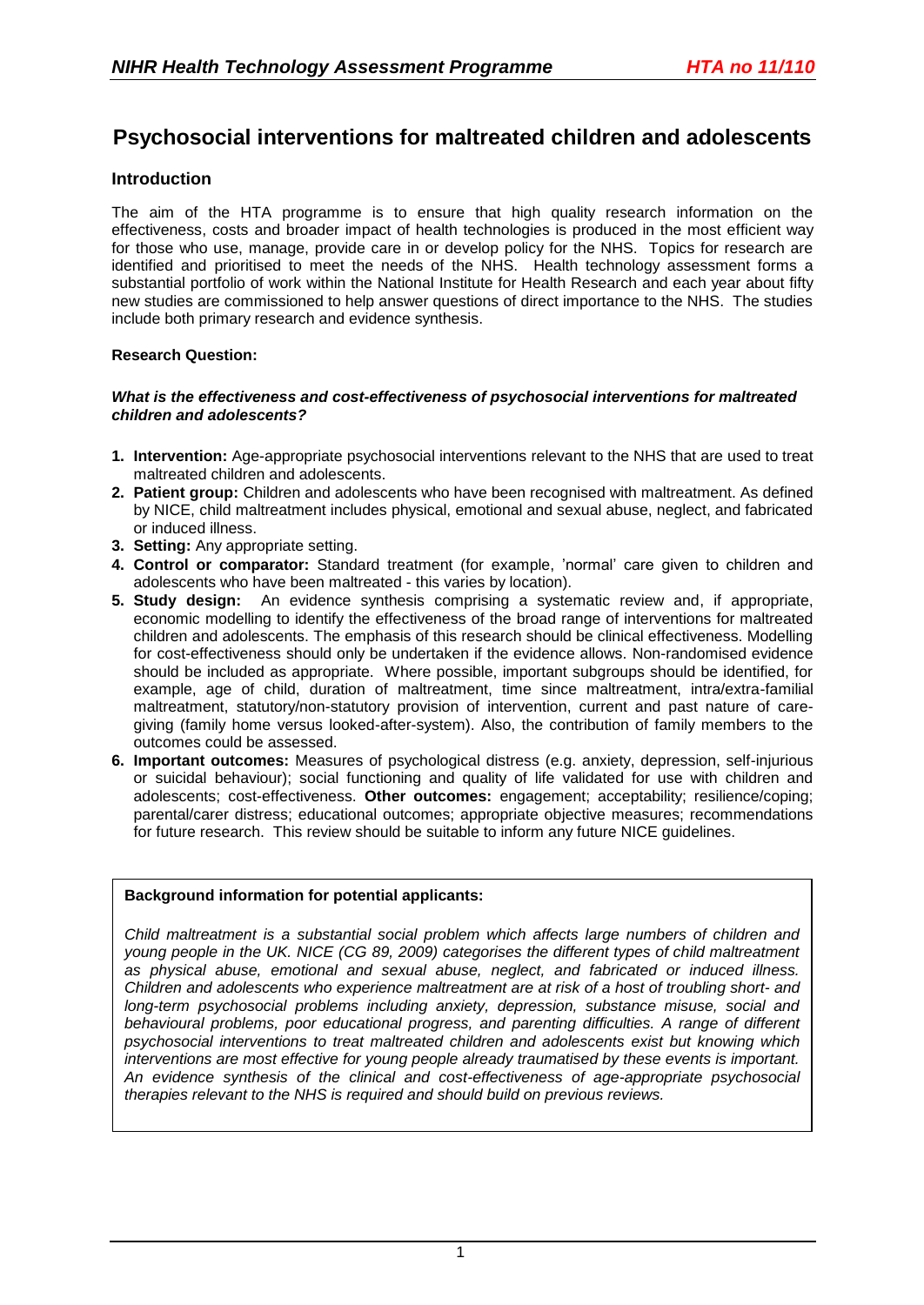#### **Making an application**

The NIHR Health Technology Assessment programme is funded by the NIHR, with contributions from the CSO in Scotland and WORD in Wales. Researchers from Northern Ireland should contact NETSCC to discuss their eligibility to apply.

If you wish to submit a proposal on this topic, complete the on-line application form at <http://www.hta.ac.uk/funding/standardcalls/index.shtml> and submit it on line by **12th January 2012.** You need to send a copy of the application form with original signatures, along with a detailed project description, to the HTA Commissioning Manager at the National Coordinating Centre for Health Technology Assessment, Alpha House, Enterprise Road, Southampton Science Park, Chilworth, Southampton, SO16 7NS.

Your full proposal will be assessed by designated board members, alongside other applications submitted in the same topic area. A maximum of three proposals will be taken forward for peer review by external referees, and subsequent consideration by the HTA Commissioning Board at its meeting in July 2012

In line with the government's transparency agenda, any contract resulting from this tender may be published in its entirety to the general public. Further information on the transparency agenda is at: [http://transparency.number10.gov.uk/#](http://transparency.number10.gov.uk/)

*Applications received electronically after 1300 hours on the due date will not be considered.*

*Please see GUIDANCE ON APPLICATIONS overleaf.*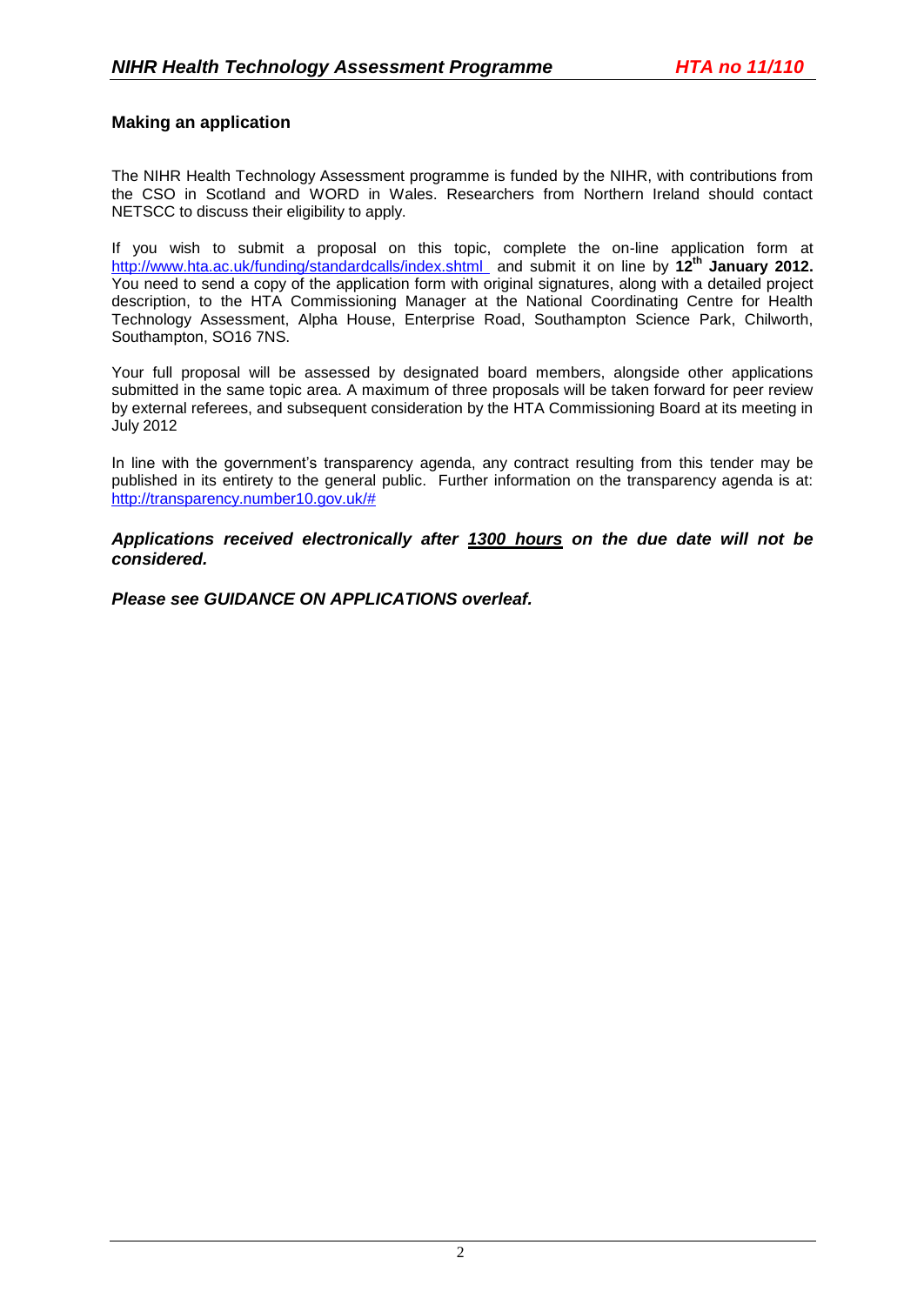# **Guidance on applications**

#### **Methods**

Applicants should demonstrate knowledge of current research in the field and of systematic review methods and state how these would apply to the question posed. Valid and reliable methods should be proposed for identifying and selecting relevant material, assessing its quality and synthesising the results. Guidance on choice of appropriate methods is contained in NHS CRD Report *Systematic Reviews: CRD's guidance for undertaking reviews in health care (third edition)* [\(http://www.york.ac.uk/inst/crd/systematic\\_reviews\\_book.htm\)](http://www.york.ac.uk/inst/crd/systematic_reviews_book.htm). Where established Core Outcomes exist they should be included amongst the list of outcomes unless there is good reason to do otherwise. Please see The COMET Initiative website at [www.comet-initiative.org](http://www.comet-initiative.org/) to identify whether Core Outcomes have been established. Where policy implications are considered, the emphasis should be on assessing the likely effects of a range of policy options open to decision makers rather than a judgement on any single strategy. Where epidemiological modelling or economic evaluation is required, the range of uncertainty associated with the results should be assessed. In the assessment of cost-effectiveness, further data collection may be required to estimate resource use and costs. If there is evidence that the ratio of costs and benefits may differ between readily identifiable groups, applicants are encouraged to state how they will identify these differences.

#### **Cochrane**

Applicants wishing to produce and maintain a Cochrane systematic review from a HTA commissioned systematic review should make the case in their proposal. This will need to include the approval of the relevant Cochrane Review Group (www.cochrane.org). Any additional costs associated with the initial preparation of a Cochrane review should be included in your project proposal. Maintenance costs cannot be met.

#### **Public involvement in research**

The HTA programme recognises the benefit of increasing active involvement of members of the public in research and would like to support research projects appropriately. The HTA programme encourages applicants to consider *how* the scientific quality, feasibility or practicality of their proposal *could* be improved by involving members of the public. Examples of how this has been done for health technology assessment projects can be found at [http://www.hta.ac.uk/PPIguidance/.](http://www.hta.ac.uk/PPIguidance/) Research teams wishing to involve members of the public should include in their application: the aims of active involvement in this project; a description of the members of the public (to be) involved; a description of the methods of involvement; and an appropriate budget. Applications that involve members of the public will not, for that reason alone, be favoured over proposals that do not but it is hoped that the involvement of members of the public will improve the quality of the application.

# **Updating**

It is the policy of NETSCC, HTA that all search strategies undertaken as part of evidence synthesis/secondary research projects must not be more than 12 months out of date when the draft final report is submitted. We expect that most projects will manage to bring their searches up to date prior to analysis and writing up. As research funders we are aware that exceptional circumstances can apply that would not allow this to be case but this must be the exception rather than the rule and will be assessed on a case by case basis. The expectation is that projects funded by the HTA programme will deliver information that is both relevant and timely.

In addition, in order to inform decisions on whether and when to update the review, researchers will be expected to give some indication of how fast the evidence base is changing in the field concerned, based on the nature and volume of on-going work known at the time the review is completed. Applicants should note that they will not be expected to carry out any future updating as part of the contract to complete the review.

# **Communication**

Communication of the results of research to decision makers in the NHS is central to the HTA Programme. Successful applicants will be required to submit a single final report for publication by the